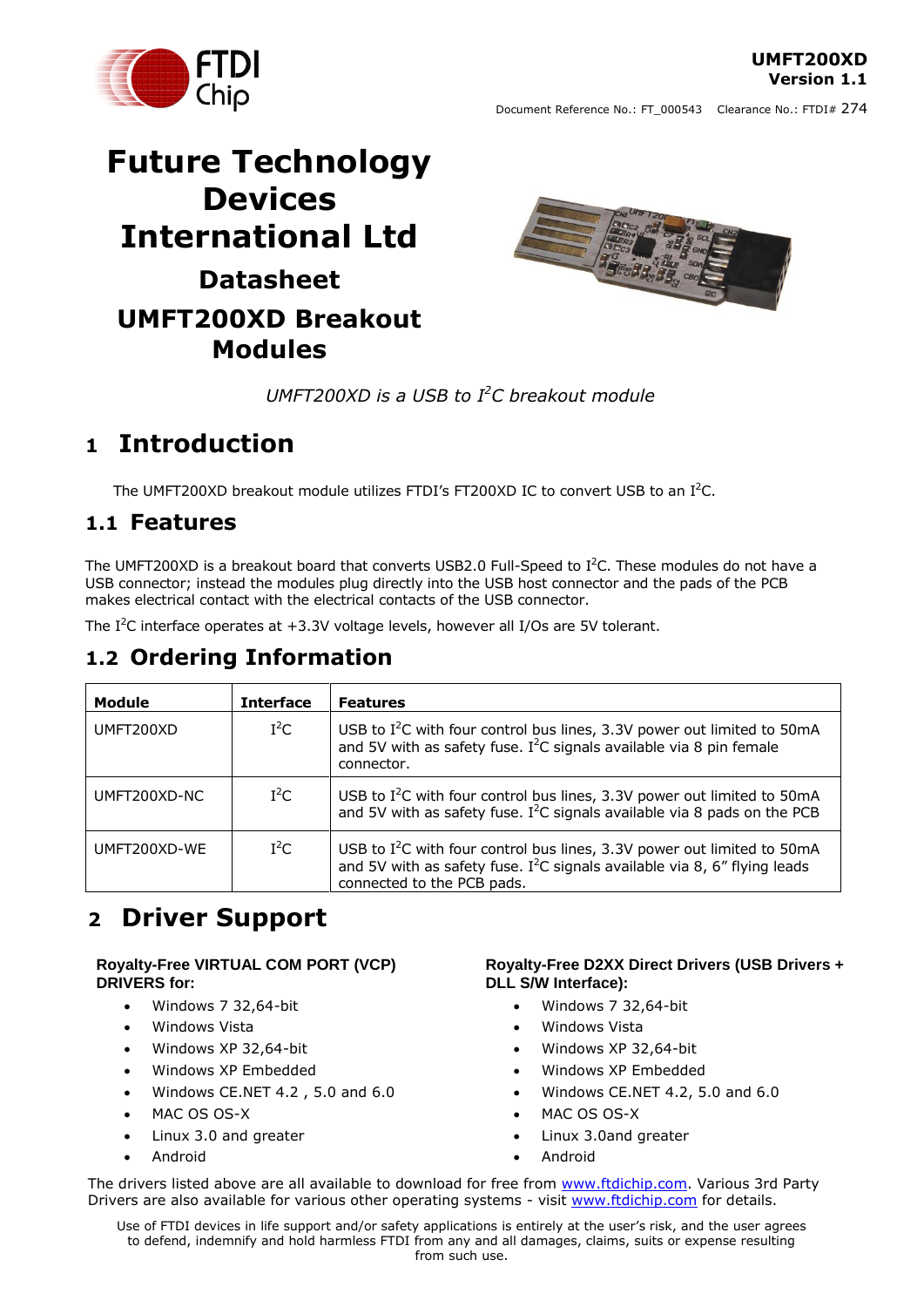

### **Table of Contents**

| 1              |     |  |
|----------------|-----|--|
|                | 1.1 |  |
|                | 1.2 |  |
| $\overline{2}$ |     |  |
| 3              |     |  |
|                | 3.1 |  |
|                | 3.2 |  |
|                | 3.3 |  |
|                | 3.4 |  |
| 4              |     |  |
| 5              |     |  |
|                | 5.1 |  |
|                | 5.2 |  |
| 6              |     |  |
|                | 6.1 |  |
| 7              |     |  |
| 8              |     |  |
| 9              |     |  |
|                |     |  |
|                |     |  |

 $\overline{2}$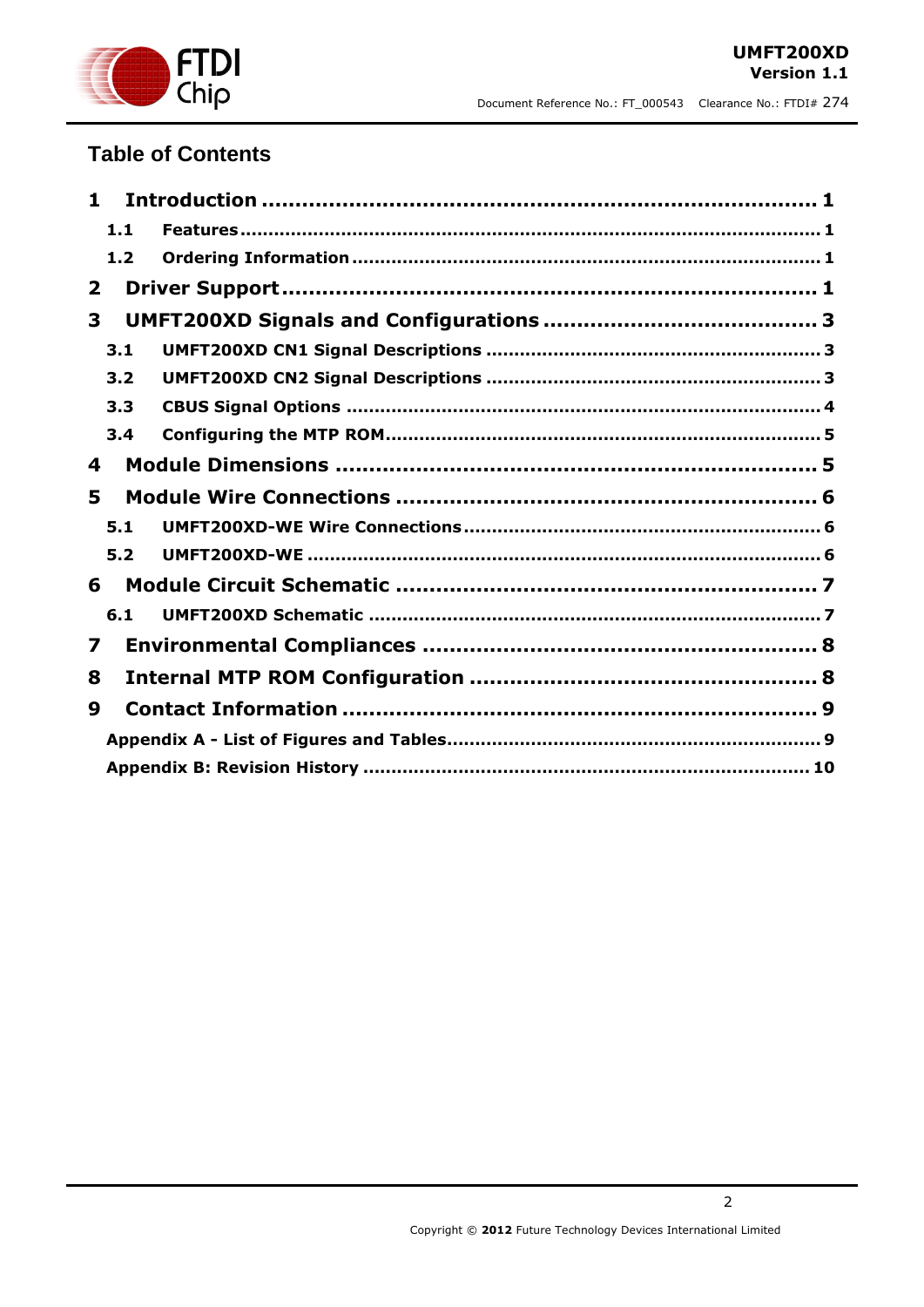

# <span id="page-2-0"></span>**3 UMFT200XD Signals and Configurations**

CN1 connects directly to a USB host or HUB port, or can be connected to a USB extension cable. This connects to USB signals, 5V USB Bus power and GND. When connecting the module to a USB host or HUB the signal pads should be facing upwards when connecting to a horizontal connector and be facing right for vertical connectors. If the module is plugged in upside down no connectivity will be made between PCB and HUB, no damage will occur from plugging the module in the wrong way.

## <span id="page-2-1"></span>**3.1 UMFT200XD CN1 Signal Descriptions**

| Pin No. | Name        | Type       | <b>Description</b>                                                                                                                                                                                                              |  |
|---------|-------------|------------|---------------------------------------------------------------------------------------------------------------------------------------------------------------------------------------------------------------------------------|--|
|         | <b>VBUS</b> | <b>PWR</b> | 5V Power input USB port. For a low power USB bus powered design, up to 100mA can<br>be sourced from the 5V supply on the USB bus. A maximum of 500mA can be sourced<br>from the USB bus in a high power USB bus powered design. |  |
|         | D-          | Sianal     | Negative USB data signal                                                                                                                                                                                                        |  |
| 3       | D+          | Sianal     | Positive USB data signal                                                                                                                                                                                                        |  |
| 4       | GND         | <b>PWR</b> | Module Ground<br>Table 3.4 HCD Cannochau Bin Out Becouration                                                                                                                                                                    |  |

<span id="page-2-3"></span>**Table 3.1 USB Connector Pin Out Description**

## <span id="page-2-2"></span>**3.2 UMFT200XD CN2 Signal Descriptions**

| Pin No. | <b>Name</b>     | <b>Type</b>          | Description                                                                                                                                                                           |
|---------|-----------------|----------------------|---------------------------------------------------------------------------------------------------------------------------------------------------------------------------------------|
|         | <b>SCL</b>      | Input                | $I2C$ clock input                                                                                                                                                                     |
| 2       | <b>VBUS</b>     | <b>PWR</b><br>Output | 5V Power output USB port.                                                                                                                                                             |
| 3       | <b>GND</b>      | <b>PWR</b>           | Module Ground Supply                                                                                                                                                                  |
| 4       | RST#            | Input                | Can be used by an external device to reset the FT201X.                                                                                                                                |
| 5       | <b>SDA</b>      | I/O                  | $I2C$ bi-directional data line                                                                                                                                                        |
| 6       | 3V <sub>3</sub> | Output               | 3.3V output from FT200XD integrated LDO regulator. This pin is decoupled to ground<br>on the module PCB with a 10nF capacitor that offers 3V3 at up to 50mA for external<br>hardware. |
|         | CB <sub>0</sub> | I/O                  | Configurable CBUS0 I/O Pin. Function of this pin is configured in the device internal<br>MTP ROM. See CBUS Signal Options, Table 3.3                                                  |
| 8       | GND             | <b>PWR</b>           | Module Ground Supply                                                                                                                                                                  |

<span id="page-2-4"></span>**Table 3.2 I <sup>2</sup>C Module Pin Out Description**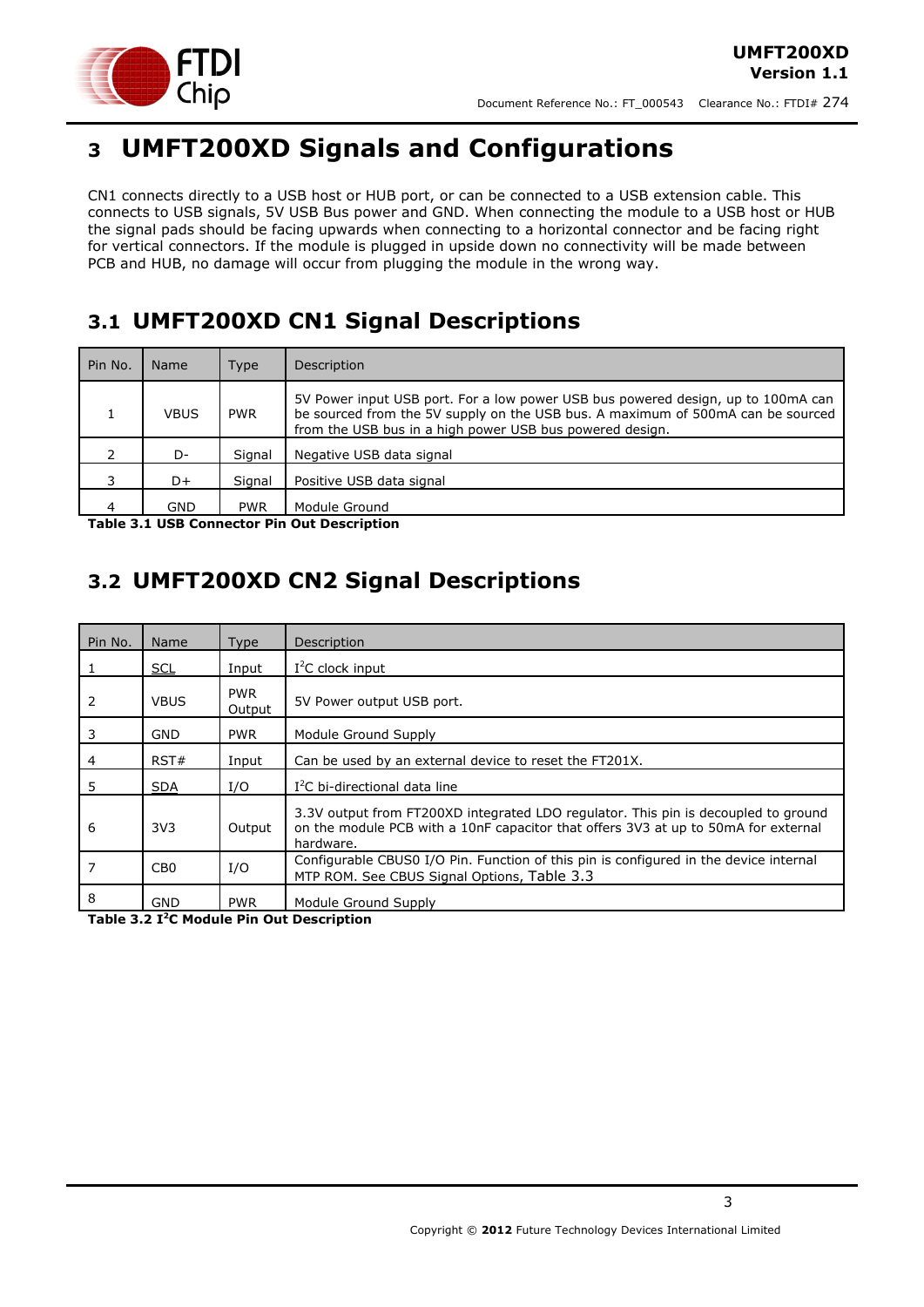

## <span id="page-3-0"></span>**3.3 CBUS Signal Options**

| <b>CBUS Signal</b><br><b>Available On CBUS Pin</b><br><b>Option</b>         |                   | <b>Description</b>                                                                                                                                                                                                                                                                                                                              |  |
|-----------------------------------------------------------------------------|-------------------|-------------------------------------------------------------------------------------------------------------------------------------------------------------------------------------------------------------------------------------------------------------------------------------------------------------------------------------------------|--|
| Tristate                                                                    | CBUS <sub>0</sub> | IO Pad is tristated                                                                                                                                                                                                                                                                                                                             |  |
| DRIVE_1                                                                     | CBUS <sub>0</sub> | Output a constant 1                                                                                                                                                                                                                                                                                                                             |  |
| DRIVE_0                                                                     | CBUS <sub>0</sub> | Output a constant 0                                                                                                                                                                                                                                                                                                                             |  |
| PWREN#<br>CBUS <sub>0</sub>                                                 |                   | Output is low after the device has been configured by USB, then<br>high during USB suspend mode. This output can be used to control<br>power to external logic P-Channel logic level MOSFET switch.<br>Internal drive configuration consists of an open drain to GND with<br>no pull-up, specially designed for battery charging applications.* |  |
| TXLED#                                                                      | CBUS0             | Transmit data LED drive - pulses low when transmitting data via<br>USB.                                                                                                                                                                                                                                                                         |  |
| RXLED#                                                                      | CBUS <sub>0</sub> | Receive data LED drive - pulses low when receiving data via USB.                                                                                                                                                                                                                                                                                |  |
| TX&RXLED#                                                                   | CBUS <sub>0</sub> | LED drive - pulses low when transmitting or receiving data via<br>USB.                                                                                                                                                                                                                                                                          |  |
| SLEEP#<br>CBUS <sub>0</sub>                                                 |                   | Goes low during USB suspend mode. Typically used to power down<br>an external TTL to RS232 level converter IC in USB to RS232<br>converter designs.                                                                                                                                                                                             |  |
| CLK24MHz                                                                    | CBUS <sub>0</sub> | 24 MHz Clock output.**                                                                                                                                                                                                                                                                                                                          |  |
| CLK12MHz                                                                    | CBUS <sub>0</sub> | 12 MHz Clock output.**                                                                                                                                                                                                                                                                                                                          |  |
| CLK6MHz                                                                     | CBUS0             | 6 MHz Clock output.**                                                                                                                                                                                                                                                                                                                           |  |
| GPIO                                                                        | CBUS0             | CBUS bit bang mode option. A separate application note, <b>AN232R-</b><br>01, available from FTDI website (www.ftdichip.com) describes in<br>more detail how to use CBUS bit bang mode.                                                                                                                                                         |  |
| BCD_Charger<br>CBUS0<br>dedicated battery charger host. Active high output. |                   | Battery charge Detect, indicates when the device is connected to a                                                                                                                                                                                                                                                                              |  |
| BCD_Charger#                                                                | CBUS0             | Inverse of BCD Charger                                                                                                                                                                                                                                                                                                                          |  |
| BitBang_WR#                                                                 | CBUS <sub>0</sub> | Synchronous and asynchronous bit bang mode WR# strobe output.                                                                                                                                                                                                                                                                                   |  |
| BitBang_RD#                                                                 | CBUS <sub>0</sub> | Synchronous and asynchronous bit bang mode RD# strobe output.                                                                                                                                                                                                                                                                                   |  |
| CBUS0<br>I2C_TXE#                                                           |                   | Transmit buffer empty, used to indicate to I2C master device<br>status of the FT200XD transmit buffer                                                                                                                                                                                                                                           |  |
| I2C RXF#                                                                    | CBUS0             | Receive buffer full, used to indicate to I2C master device status of<br>FT200XD receive buffer                                                                                                                                                                                                                                                  |  |
| VBUS_Sense                                                                  | CBUS <sub>0</sub> | Input to detect when VBUS is present.                                                                                                                                                                                                                                                                                                           |  |
| Time_Stamp                                                                  | CBUS <sub>0</sub> | Toggle signal which changes state each time a USB SOF is received                                                                                                                                                                                                                                                                               |  |
| Keep_Awake#                                                                 | CBUS0             | Active Low input, prevents the chip from going into suspend.                                                                                                                                                                                                                                                                                    |  |

<span id="page-3-1"></span>**Table 3.3 CBUS Configuration Control**

\* PWREN# must be used with a 10kΩ resistor pull up.

\*\*When in USB suspend mode the outputs clocks are also suspended.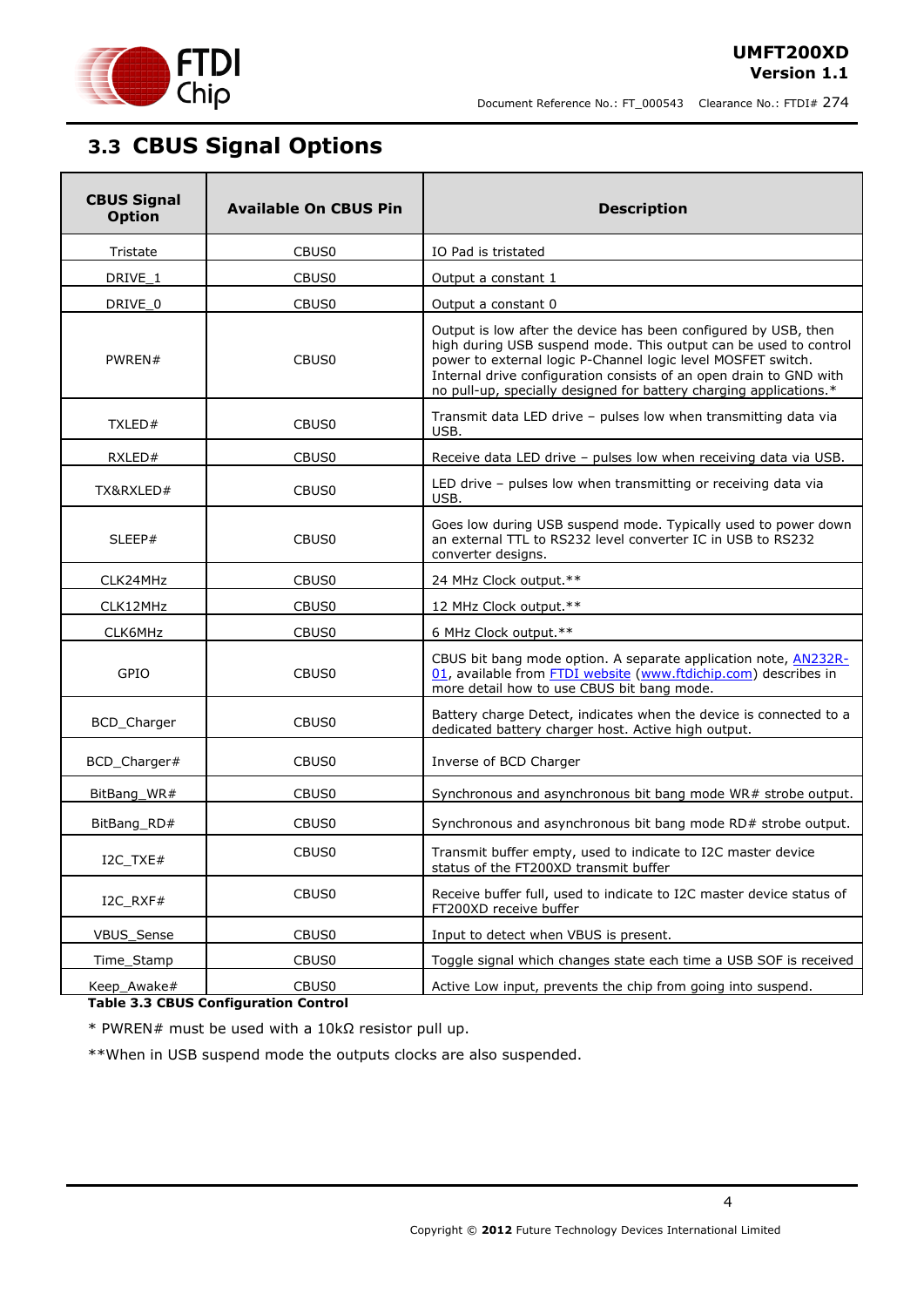

## <span id="page-4-0"></span>**3.4 Configuring the MTP ROM**

The FT200XD IC on the module contains an embedded MTP ROM, this can be used to specify the functions of the CBUS0 pin, the current drive on each signal pin, current limit for the USB bus and the descriptors of the device. These features can be programmed using FTDI's programming utility FT\_Prog. For details on using FT\_Prog, please see the [FT\\_PROG User Guide.](http://www.ftdichip.com/Support/Documents/AppNotes/AN_124_User_Guide_For_FT_PROG.pdf)

When programming the MTP ROM please note:

i) The Max Bus Power setting of the MTP ROM should specify the maximum current to be drawn from the USB host/hub when enumerated. For high-powered USB devices the current limit when enumerated is between 100mA and 500mA, for low-powered USB devices the current limit is 100mA.



## <span id="page-4-1"></span>**4 Module Dimensions**

**Figure 4.1 UMFT200XD-01 Module Dimensions**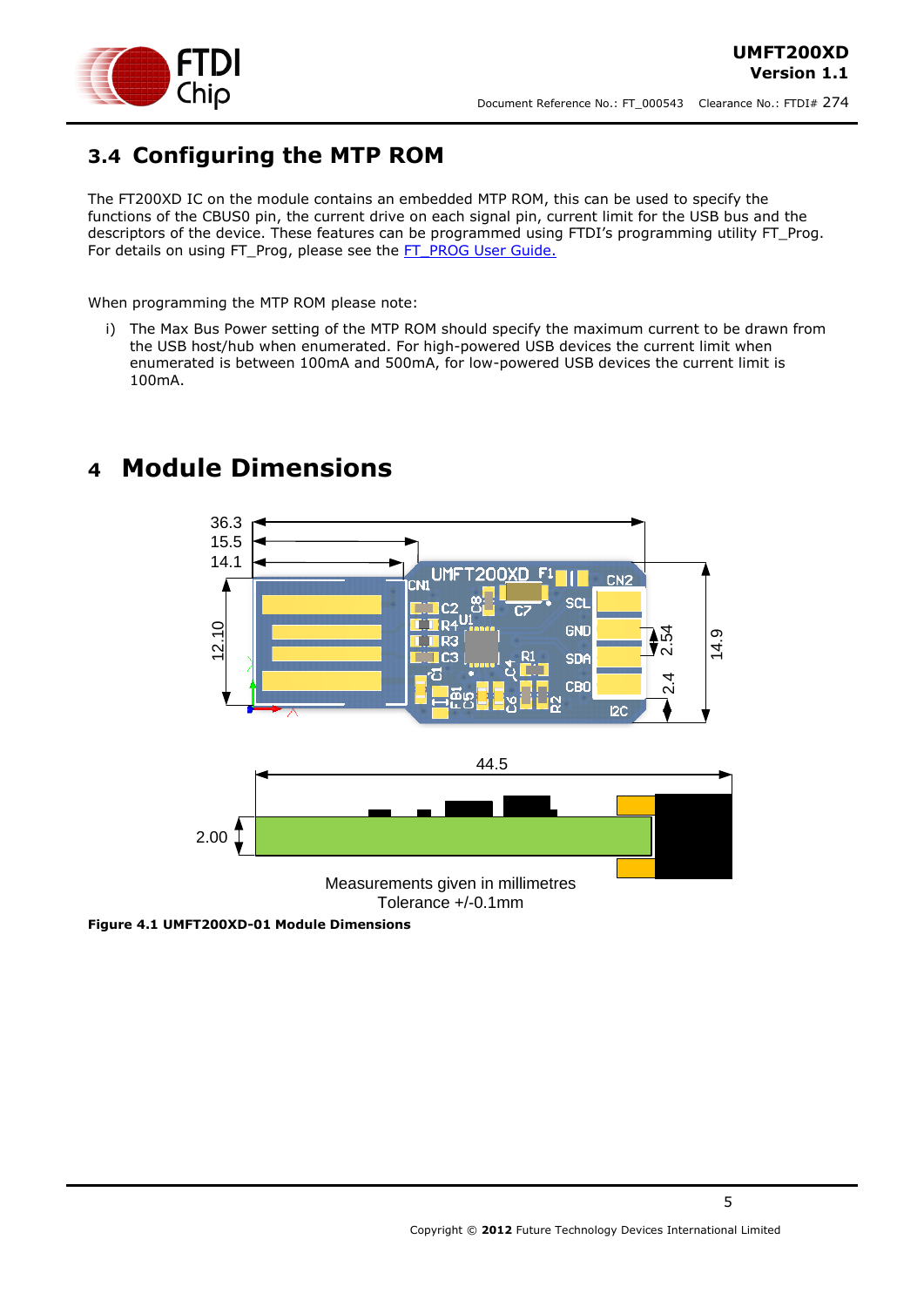

## <span id="page-5-0"></span>**5 Module Wire Connections**

### <span id="page-5-1"></span>**5.1 UMFT200XD-WE Wire Connections**



#### <span id="page-5-3"></span>**Figure 5.1 UMFT200XD-WE Wire Connections (numbers refer to pad numbers on the PCB)**

Figure 5.1 illustrates the –WE product as a cable. This is only for illustration purposes. The wire ended product consists of individual wires – not a cable

### <span id="page-5-2"></span>**5.2 UMFT200XD-WE**



**Figure 5.2 UMFT200XD-WE Image**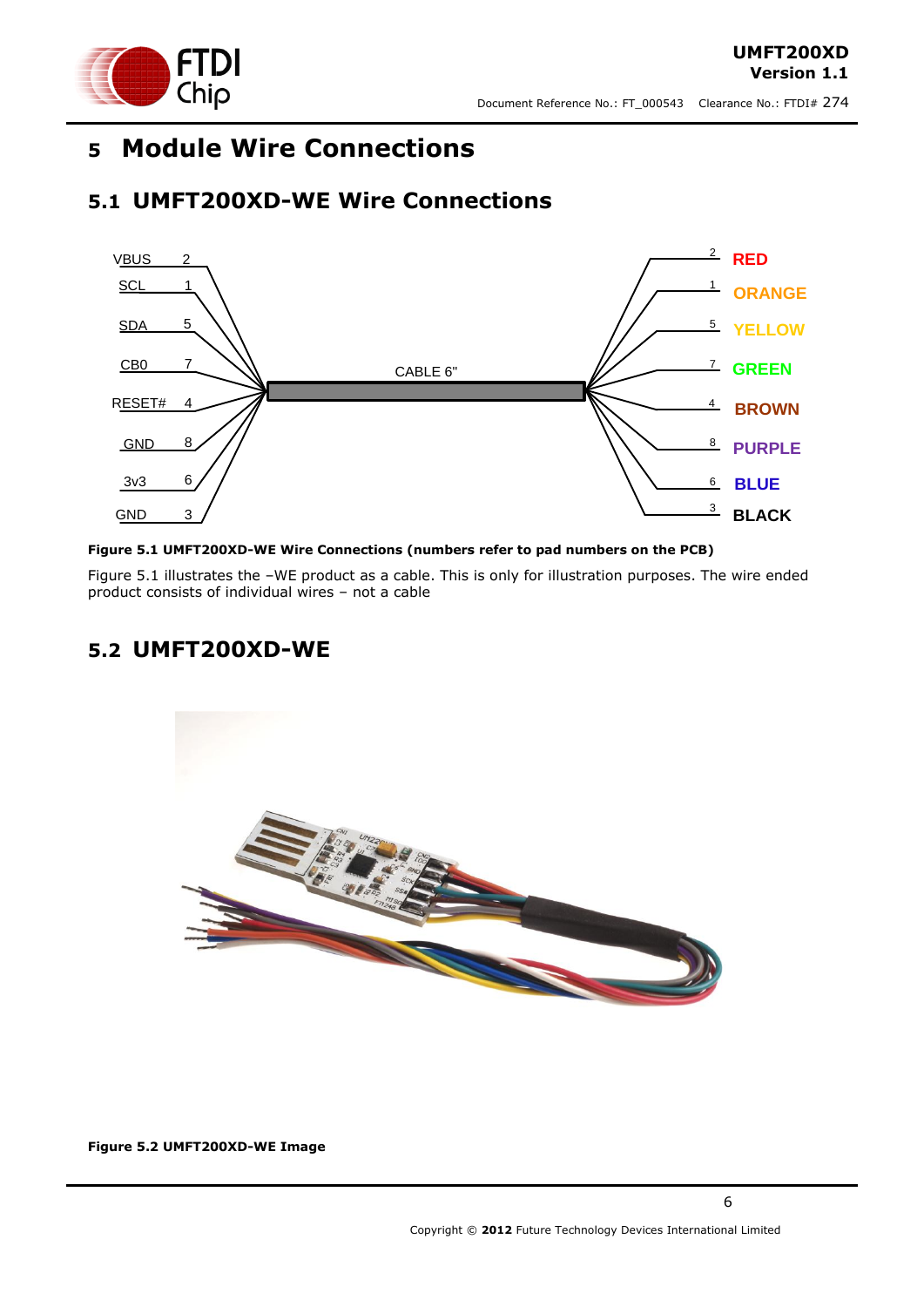

## <span id="page-6-0"></span>**6 Module Circuit Schematic**

## <span id="page-6-1"></span>**6.1 UMFT200XD Schematic**



<span id="page-6-2"></span>**Figure 6.1 UMFT200XD Circuit Schematic**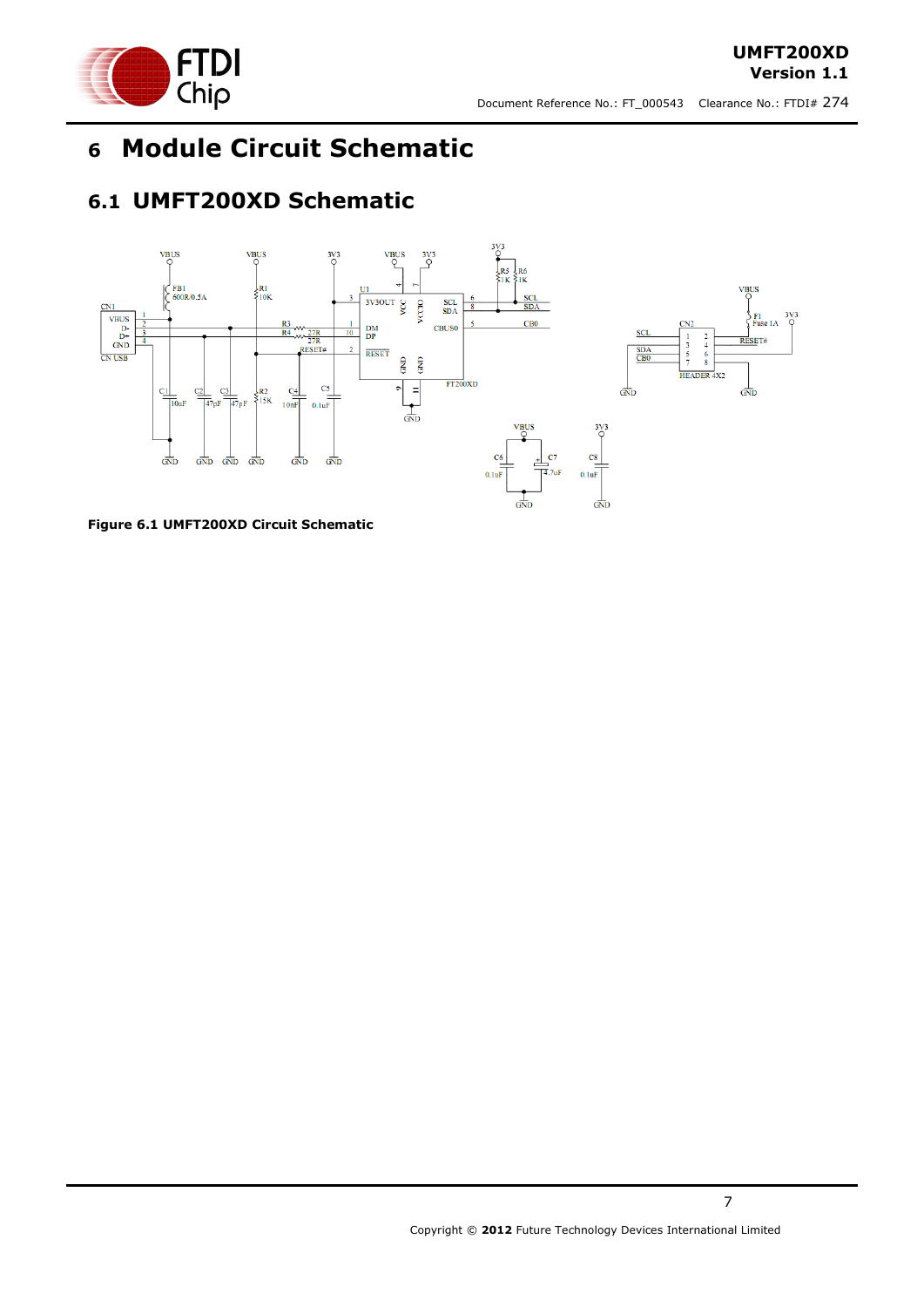

## <span id="page-7-0"></span>**7 Environmental Compliances**

The UMFT200XD modules exclusively use lead free components, and are fully compliant with European Union directive 2002/95/EC.

# <span id="page-7-1"></span>**8 Internal MTP ROM Configuration**

Following a power-on reset or a USB reset the FT200XD will scan its internal MTP ROM and read the USB configuration descriptors stored there. The default values programmed into the internal MTP ROM in the FT200XD used on the UMFT200XD are shown in [Table 8.1.](#page-7-2)

| Parameter                            | Value              | <b>Notes</b>                                                                                                                       |  |
|--------------------------------------|--------------------|------------------------------------------------------------------------------------------------------------------------------------|--|
| USB Vendor ID (VID)                  | 0403h              | FTDI default VID (hex)                                                                                                             |  |
| USB Product UD (PID)                 | 6015h              | FTDI default PID (hex)                                                                                                             |  |
| Serial Number Enabled?               | Yes                |                                                                                                                                    |  |
| Serial Number                        | See Note           | A unique serial number is generated and programmed into<br>the MTP ROM during final test of the UMFT200XD-01<br>module.            |  |
| Pull down I/O Pins in USB<br>Suspend | Disabled           | Enabling this option will make the device pull down on the<br>UART interface lines when the power is shut off (PWREN#<br>is high). |  |
| Manufacturer Name                    | <b>FTDI</b>        |                                                                                                                                    |  |
| Product Description                  | UMFT200XD          |                                                                                                                                    |  |
| Max Bus Power Current                | 90 <sub>m</sub> A  |                                                                                                                                    |  |
| Power Source                         | <b>Bus Powered</b> |                                                                                                                                    |  |
| Device Type                          | FT200DX            | $FT200DX = 0x03$                                                                                                                   |  |
| <b>USB Version</b>                   | 0200               | Returns USB 2.0 device description to the host. Note: The<br>device is a USB 2.0 Full Speed device (12Mb/s).                       |  |
| Remote Wake Up                       | Enabled            | Taking RI# low will wake up the USB host controller from<br>suspend.                                                               |  |
| High Current I/Os                    | <b>Disabled</b>    | Enables the high drive level on the serial and CBUS I/O<br>pins.                                                                   |  |
| Load VCP Driver                      | Enabled            | Makes the device load the VCP driver interface for the<br>device.                                                                  |  |
| CBUS <sub>0</sub>                    | GPIO               |                                                                                                                                    |  |
|                                      |                    |                                                                                                                                    |  |

<span id="page-7-2"></span>**Table 8.1 Default Internal MTP ROM Configuration**

The internal MTP ROM in the FT200X can be programmed over USB using the utility program FT\_PROG. FT\_PROG can be downloaded from the [www.ftdichip.com.](http://www.ftdichip.com/) Users who do not have their own USB vendor ID but who would like to use a unique Product ID in their design can apply to FTDI for a free block of unique PIDs. Contact **FTDI Support** (support1@ftdichip.com) for this service.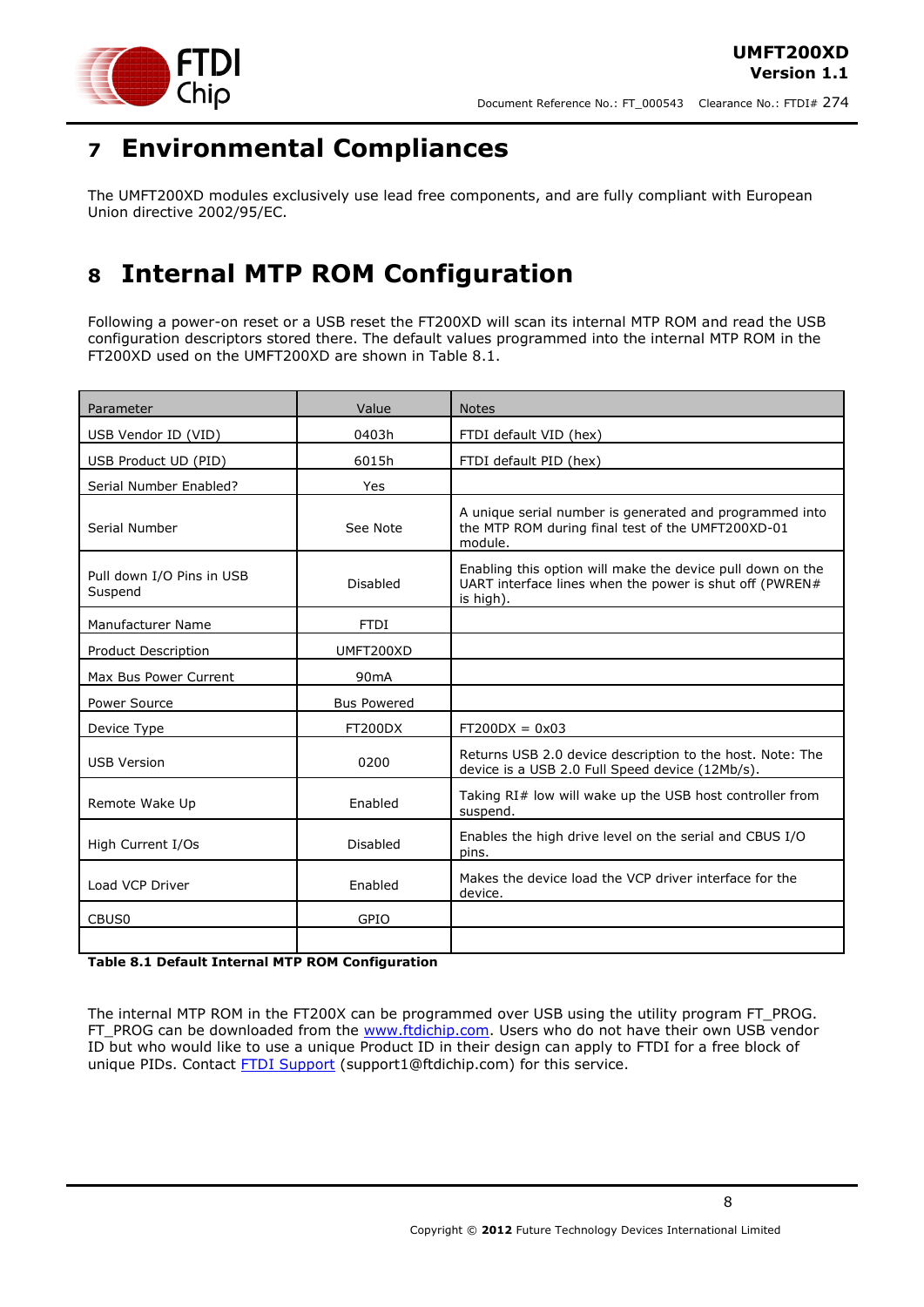

# <span id="page-8-0"></span>**9 Contact Information**

#### **Head Office – Glasgow, UK**

Future Technology Devices International Limited Unit 1, 2 Seaward Place, Centurion Business Park Glasgow G41 1HH United Kingdom Tel: +44 (0) 141 429 2777 Fax: +44 (0) 141 429 2758

E-mail (Sales) [sales1@ftdichip.com](mailto:sales1@ftdichip.com) E-mail (Support) [support1@ftdichip.com](mailto:support1@ftdichip.com) E-mail (General Enquiries) [admin1@ftdichip.com](mailto:admin1@ftdichip.com)

#### **Branch Office – Taipei, Taiwan**

Future Technology Devices International Limited (Taiwan) 2F, No. 516, Sec. 1, NeiHu Road Taipei 114 Taiwan , R.O.C. Tel: +886 (0) 2 8791 3570 Fax: +886 (0) 2 8791 3576

E-mail (Sales) [tw.sales1@ftdichip.com](mailto:tw.sales1@ftdichip.com) E-mail (Support) [tw.support1@ftdichip.com](mailto:tw.support1@ftdichip.com) E-mail (General Enquiries) [tw.admin1@ftdichip.com](mailto:tw.admin1@ftdichip.com)

#### **Branch Office – Hillsboro, Oregon, USA**

Future Technology Devices International Limited (USA) 7235 NW Evergreen Parkway, Suite 600 Hillsboro, OR 97123-5803 USA Tel: +1 (503) 547 0988 Fax: +1 (503) 547 0987

E-Mail (Sales) [us.sales@ftdichip.com](mailto:us.sales@ftdichip.com) E-Mail (Support) [us.support@ftdichip.com](mailto:us.support@ftdichip.com) E-Mail (General Enquiries) [us.admin@ftdichip.com](mailto:us.admin@ftdichip.com)

#### **Branch Office – Shanghai, China**

Future Technology Devices International Limited (China) Room 1103, No. 666 West Huaihai Road, Shanghai, 200052 China Tel: +86 (0)21 6235 1596 -- (Unchanged) Fax: +86 (0)21 6235 1595

E-mail (Support) [cn.support@ftdichip.com](mailto:cn.support@ftdichip.com) E-mail (General Enquiries) [cn.admin@ftdichip.com](mailto:cn.admin@ftdichip.com)

E-mail (Sales) [cn.sales@ftdichip.com](mailto:cn.sales@ftdichip.com)

#### **Web Site**

[http://ftdichip.com](http://ftdichip.com/)

#### **Distributor and Sales Representatives**

Please visit the Sales Network page of the [FTDI Web site](http://ftdichip.com/FTSalesNetwork.htm) for the contact details of our distributor(s) and sales representative(s) in your country.

System and equipment manufacturers and designers are responsible to ensure that their systems, and any Future Technology Devices International Ltd (FTDI) devices incorporated in their systems, meet all applicable safety, regulatory and system-level performance requirements. All application-related information in this document (including application descriptions, suggested FTDI devices and other materials) is provided for reference only. While FTDI has taken care to assure it is accurate, this information is subject to customer confirmation, and FTDI disclaims all liability for system designs and for any applications assistance provided by FTDI. Use of FTDI devices in life support and/or safety applications is entirely at the user's risk, and the user agrees to applications assistance provided by FTDI. Use of FTDI devices defend, indemnify and hold harmless FTDI from any and all damages, claims, suits or expense resulting from such use. This document is subject to change without notice. No freedom to use patents or other intellectual property rights is implied by the publication of this document. Neither the whole nor any part of the information contained in, or the product described in this document, may be adapted or reproduced in any material or electronic form without the prior written consent of the copyright holder. Future Technology Devices International Ltd, Unit 1, 2 Seaward Place, Centurion Business Park, Glasgow G41 1HH, United Kingdom. Scotland Registered Company Number: SC136640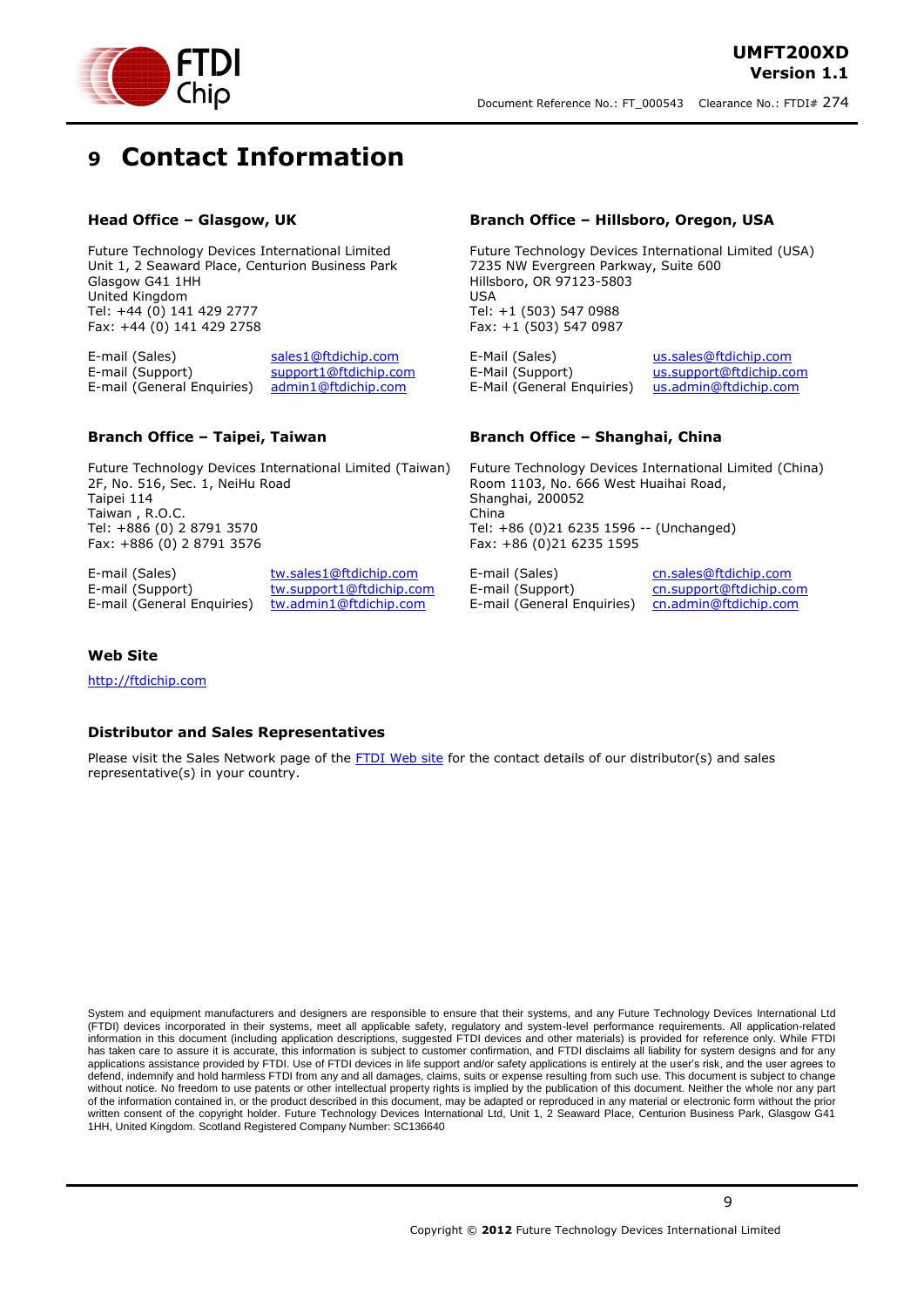

## <span id="page-9-0"></span>**Appendix A - List of Figures and Tables**

### **List of Figures**

| Figure 5.1 UMFT200XD-WE Wire Connections (numbers refer to pad numbers on the PCB)  6 |  |
|---------------------------------------------------------------------------------------|--|
|                                                                                       |  |

#### **List of Tables**